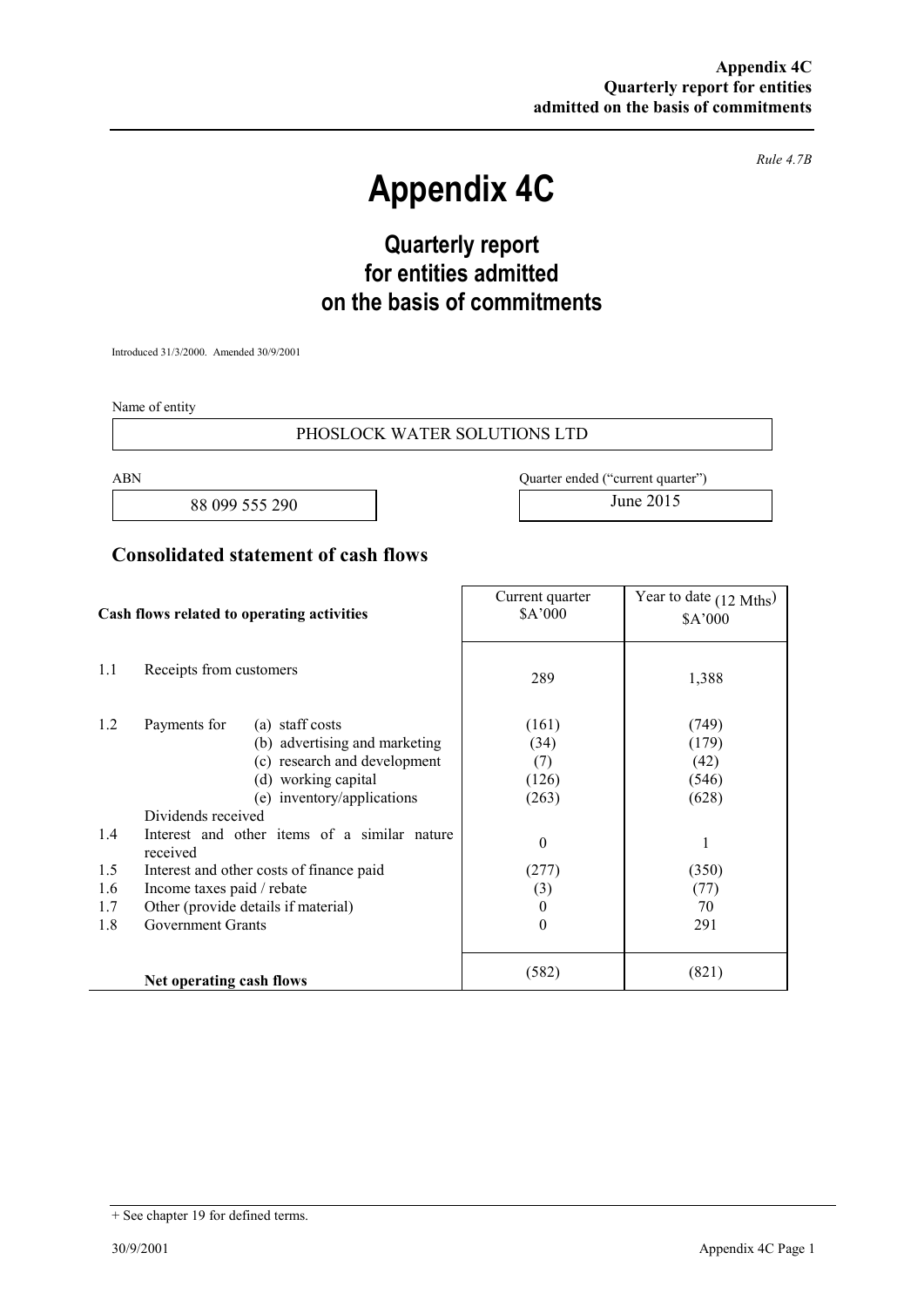|                              |                                                                                                                                                                                                                                | Current quarter<br>\$A'000 | Year to date (12 Mths)<br>\$A'000 |
|------------------------------|--------------------------------------------------------------------------------------------------------------------------------------------------------------------------------------------------------------------------------|----------------------------|-----------------------------------|
| 1.8                          | Net operating cash flows (carried forward)                                                                                                                                                                                     | (582)                      | (821)                             |
| 1.9                          | Cash flows related to investing activities<br>Payment for acquisition of:<br>(a) businesses (item 5)<br>(b) equity investments<br>(c) intellectual property<br>(d) physical non-current assets<br>(e) other non-current assets | (10)                       | (49)<br>(3)                       |
| 1.10                         | Proceeds from disposal of:<br>(a) businesses (item 5)<br>(b) equity investments<br>(c) intellectual property<br>(d) physical non-current assets<br>(e) other non-current assets                                                |                            | 80                                |
| 1.11<br>1.12<br>1.13         | Loans from Minority Shareholders<br>Loans repaid by other entities<br>Other (provide details if material)                                                                                                                      |                            | (10)                              |
|                              | Net investing cash flows                                                                                                                                                                                                       | (10)                       | 18                                |
| 1.14                         | Total operating and investing cash flows                                                                                                                                                                                       | (592)                      | (803)                             |
| 1.15<br>1.16<br>1.17<br>1.18 | Cash flows related to financing activities<br>Proceeds from issues of shares, options, con<br>notes<br>Proceeds from sale of forfeited shares<br>Proceeds from borrowings<br>Repayment of borrowings                           | (300)                      | 1,000<br>(300)                    |
| 1.19<br>1.20                 | Dividends paid<br>Other – Capital raising costs                                                                                                                                                                                |                            | (50)                              |
|                              | Net financing cash flows                                                                                                                                                                                                       | (300)                      | 650                               |
|                              | Net increase (decrease) in cash held                                                                                                                                                                                           | (892)                      | (153)                             |
| 1.21<br>1.22                 | Cash at beginning of quarter/year to date<br>Exchange rate adjustments                                                                                                                                                         | 1,053                      | 302<br>12                         |
| 1.23                         | Cash at end of quarter                                                                                                                                                                                                         | 161                        | 161                               |
|                              |                                                                                                                                                                                                                                |                            |                                   |

<sup>+</sup> See chapter 19 for defined terms.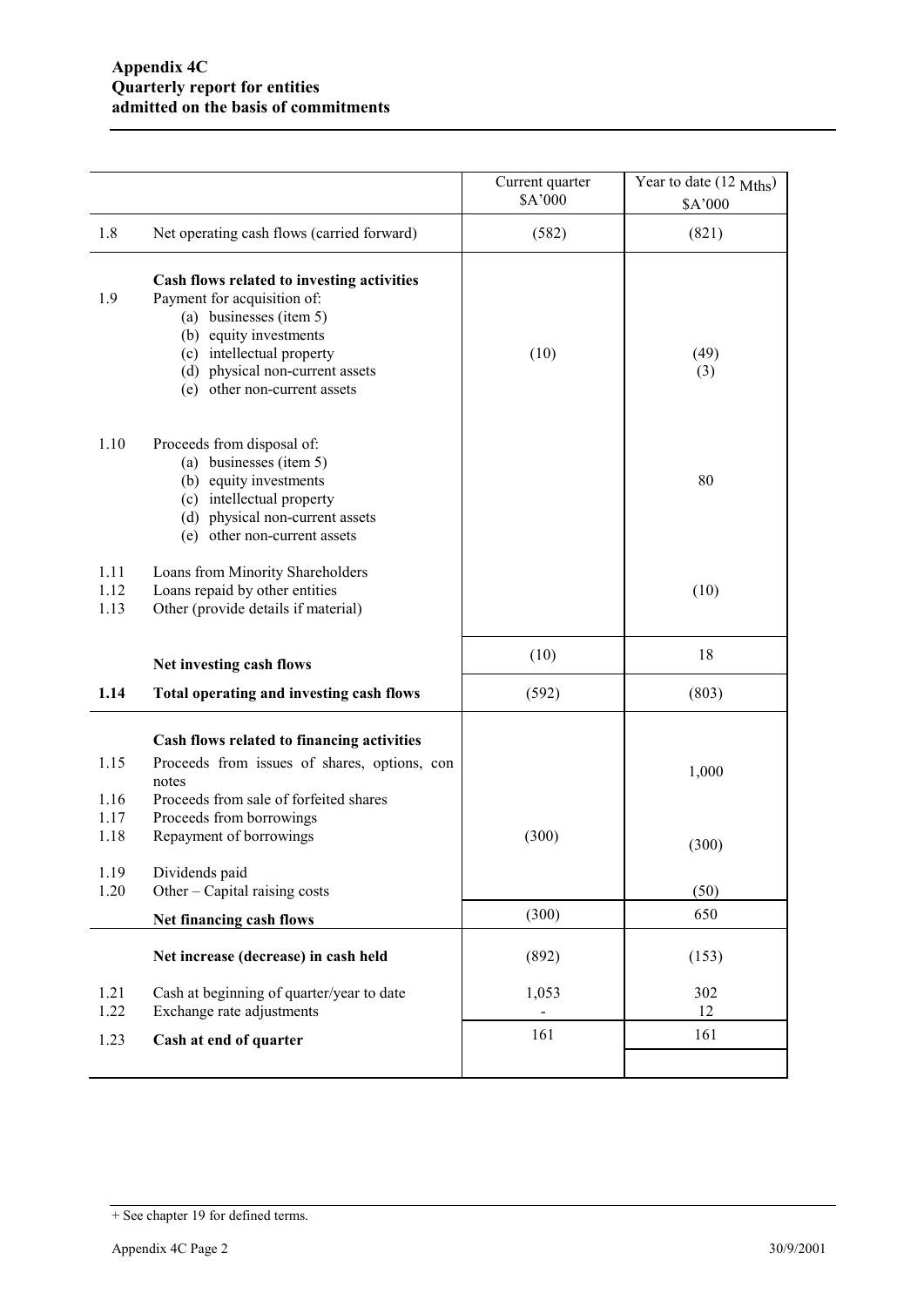### **Payments to directors of the entity and associates of the directors Payments to related entities of the entity and associates of the related entities**

|      |                                                                  | Current quarter<br>\$A'000 |
|------|------------------------------------------------------------------|----------------------------|
| 1.24 | Aggregate amount of payments to the parties included in item 1.2 | 44                         |
| 1.25 | Aggregate amount of loans to the parties included in item 1.11   |                            |
|      |                                                                  |                            |

1.26 Explanation necessary for an understanding of the transactions During the period \$19,000 was paid as Executive Director salaries and \$25,000 paid as Non-Executive Directors fees.

### **Non-cash financing and investing activities**

- 2.1 Details of financing and investing transactions which have had a material effect on consolidated assets and liabilities but did not involve cash flows
- 2.2 Details of outlays made by other entities to establish or increase their share in businesses in which the reporting entity has an interest

#### **Financing facilities available**

*Add notes as necessary for an understanding of the position. (See AASB 1026 paragraph 12.2).* 

|     |                                        | Amount available<br>\$A'000 | Amount used<br>\$A'000 |
|-----|----------------------------------------|-----------------------------|------------------------|
|     | Loan facilities                        | 323                         | 323                    |
| 3.2 | Converting Notes maturing 30 June 2016 | 2,970                       | 2,970                  |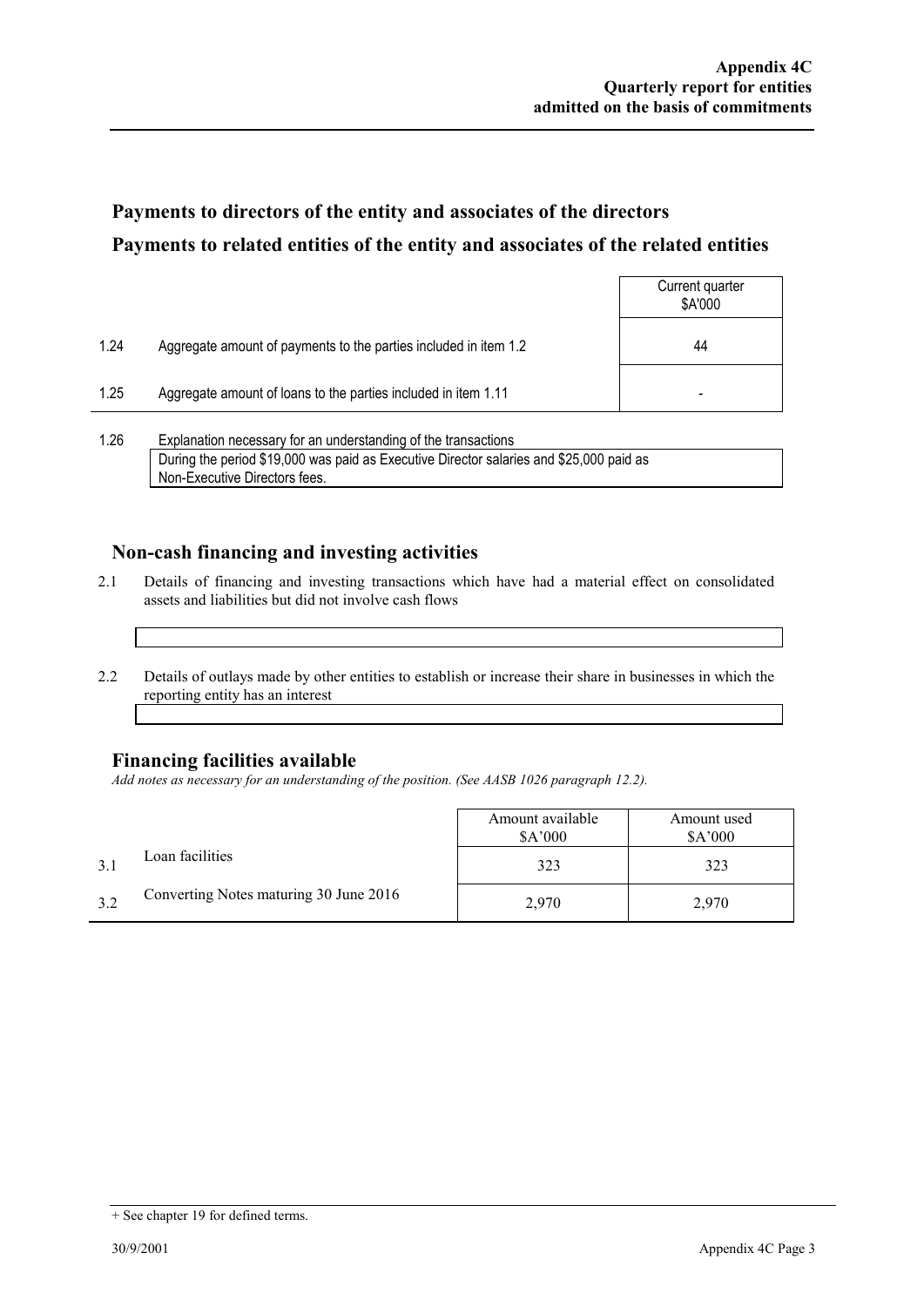### **Reconciliation of cash**

| Reconciliation of cash at the end of the quarter (as<br>shown in the consolidated statement of cash flows) to<br>the related items in the accounts is as follows. |                                           | Current quarter<br>\$A'000 | Previous quarter<br>\$A'000 |
|-------------------------------------------------------------------------------------------------------------------------------------------------------------------|-------------------------------------------|----------------------------|-----------------------------|
| 4.1                                                                                                                                                               | Cash on hand and at bank                  | 106                        | 468                         |
| 4.2                                                                                                                                                               | Deposits at call                          |                            | 530                         |
| 4.3                                                                                                                                                               | Bank overdraft                            |                            |                             |
| 4.4                                                                                                                                                               | Other $-$ Term deposit                    | 55                         | 55                          |
|                                                                                                                                                                   | Total: cash at end of quarter (item 1.23) | 161                        | 1,053                       |

Acquisitions and disposals of business entities

|     |                                              | Acquisitions<br>(Item $1.9(a)$ ) | Disposals<br>(Item $1.10(a)$ ) |
|-----|----------------------------------------------|----------------------------------|--------------------------------|
| 5.1 | Name of entity                               |                                  |                                |
| 5.2 | Place of incorporation<br>or registration    |                                  |                                |
| 5.3 | Consideration for<br>acquisition or disposal |                                  |                                |
| 5.4 | Total net assets                             |                                  |                                |
| 5.5 | Nature of business                           |                                  |                                |
|     |                                              |                                  |                                |

<sup>+</sup> See chapter 19 for defined terms.